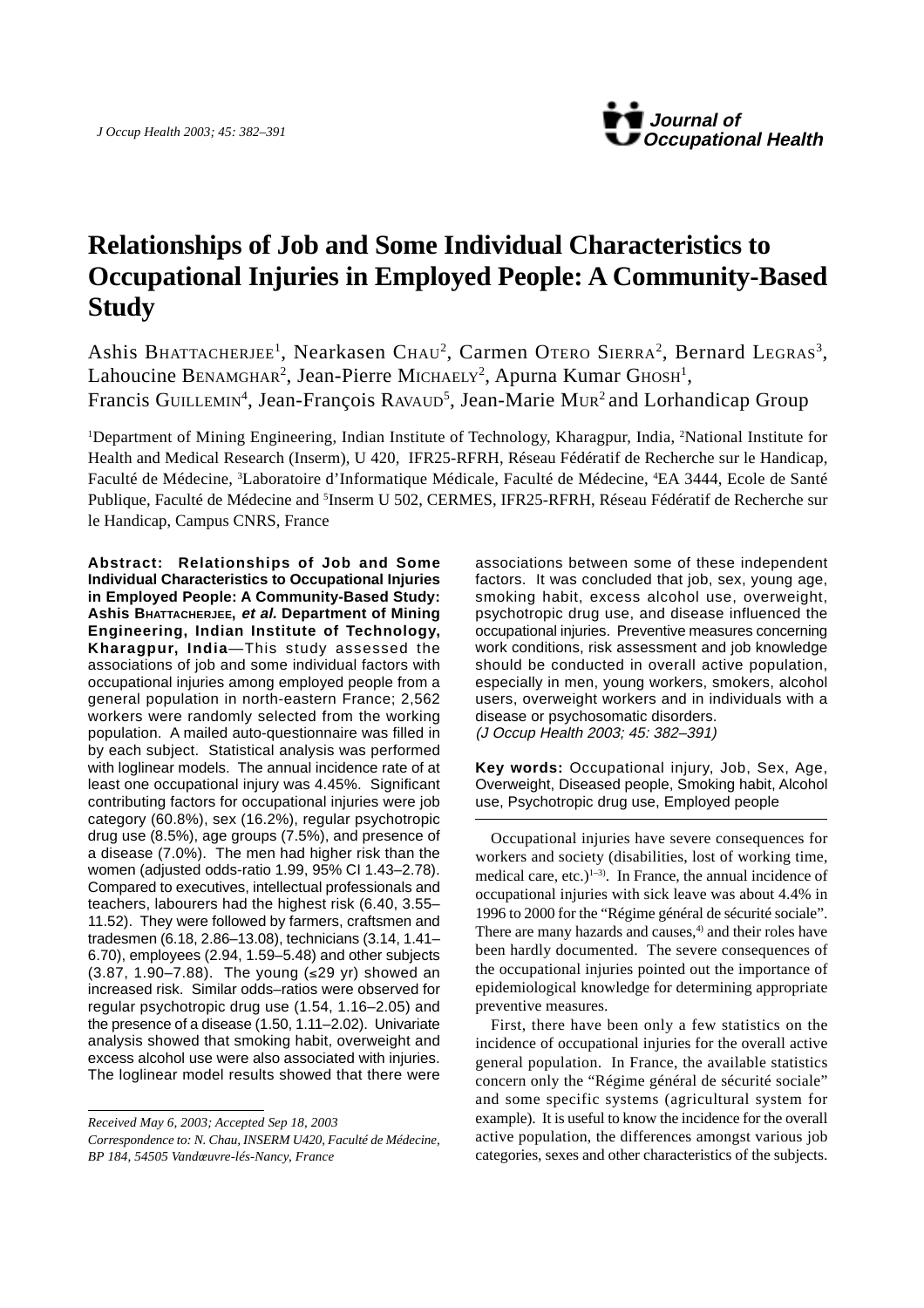It is known that occupational injuries are mainly caused by work conditions<sup>5, 6)</sup>, especially the environment, tasks, work organisation, and lack of training which result in lack of know-how and job knowledge. Nevertheless, certain individual factors which concern many employed people such as young  $age^{7-11}$ , body weight<sup>12, 13)</sup>, lack of training<sup>14)</sup>, lack of experience<sup>9, 15</sup>), smoking<sup>14, 16–19</sup>), alcoholic drink consumption<sup>18, 20)</sup>, sleep disorders<sup>11, 13, 21-26</sup>), and some disabilities<sup>27)</sup>, have been identified as risk factors for occupational injuries. Although prevention measures are mainly concerned with the work conditions, the knowledge of jobs at risk and the related risk factors could help occupational physicians to make workers, who are exposed to higher risk, more sensitive to the injury risks during the yearly medical examination. In this context, a limited number of investigations have been conducted which were concerned with some particular populations (construction workers, railway employed people, drivers, etc.). It was not certain whether these factors play a role only for certain jobs or professional activities or, on the contrary, they also play a role in the overall active population. Such knowledge is important because it shows that preventive measures concerning these factors can be carried out for all professional activities and not limited to certain sectors only. It is also important to investigate psychotropic drug use and the presence of diseases as they could increase the risk of occupational injuries by decreasing physical and mental abilities, especially at work $26$ .

The present study aimed at assessing the relationships of job, sex, young age, smoking habit, alcohol use, psychotropic drug use (for headache, tiredness, anguish and sleeping pills), and diseases to the incidence of occupational injuries in the overall active population from the Lorraine (north-eastern France). In addition, we would like to show that the loglinear model can be used to compute the odds ratios and the contributions of various factors, and to assess the multiple interactions between these variables.

# **Materials and Methods**

### *Subjects*

The sample consisted of all the people aged 15 or more from 8,000 households (family or person living alone) randomly selected from the Lorraine community (northeastern France, 2.3 millions inhabitants). The selection of the households was made from those possessing a telephone.

#### *Study design*

Before the survey, a campaign was conducted for a period of three months with the help of the media (television, journals, radio) to make the population sensitive to the survey. The investigation had received a favourable view from the "Commission Nationale

|                     | The sample<br>studied | The Lorraine<br>general population |
|---------------------|-----------------------|------------------------------------|
| No. of subjects     | 6,214                 | 1,848,579                          |
| Percentage of women | 52.4                  | 51.5                               |
| Men                 |                       |                                    |
| No. of subjects     | 2,962                 | 896,683                            |
| Age $(yr)$          |                       |                                    |
| $15 - 19$           | 6.4                   | 10.2                               |
| $20 - 29$           | 17.3                  | 20.5                               |
| $30 - 39$           | 22.0                  | 19.8                               |
| $40 - 49$           | 17.2                  | 16.1                               |
| $50 - 59$           | 12.8                  | 13.7                               |
| $60 - 69$           | 14.6                  | 11.8                               |
| $70 - 79$           | 8.9                   | 5.2                                |
| 80 or over          | 2.0                   | 2.6                                |
| Women               |                       |                                    |
| No. of subjects     | 3,252                 | 951,896                            |
| Age $(yr)$          |                       |                                    |
| $15 - 19$           | 5.7                   | 9.1                                |
| $20 - 29$           | 20.2                  | 18.5                               |
| $30 - 39$           | 19.4                  | 18.6                               |
| $40 - 49$           | 15.4                  | 14.4                               |
| $50 - 59$           | 12.0                  | 13.1                               |
| $60 - 69$           | 14.9                  | 13.0                               |
| $70 - 79$           | 9.4                   | 7.5                                |
| 80 or over          | 3.2                   | 5.8                                |

**Table 1.** Distribution (%) according to gender and age of the sample studied and of the Lorraine general population30)

Only people aged 15 or older were considered.

d'Informatique et des Libertés", and written consent from the participants.

The study protocol included: (1) a request of participation by means of a questionnaire to ascertain the number of people in the household, then (2) sending out standardised auto-questionnaires with a covering letter and a pre-paid envelope for reply, then (3) sending a solicitation letter without a questionnaire, and finally (4) sending questionnaires with a covering letter and a prepaid envelope. These communications were addressed to the households at one month intervals. When the number of individuals was unknown, two questionnaires were sent first, and a complementary one was sent later. The standardised auto-questionnaires were filled in by the subjects themselves. Adolescents were free to ask their parents or tutors if they did not understand some questions. The questionnaires included: sex, birth date, height, weight, job coded according to the INSEE classification28), smoking habit, excess alcoholic drink consumption with the DETA questionnaire (including four items: (i) consumption considered as excessive by the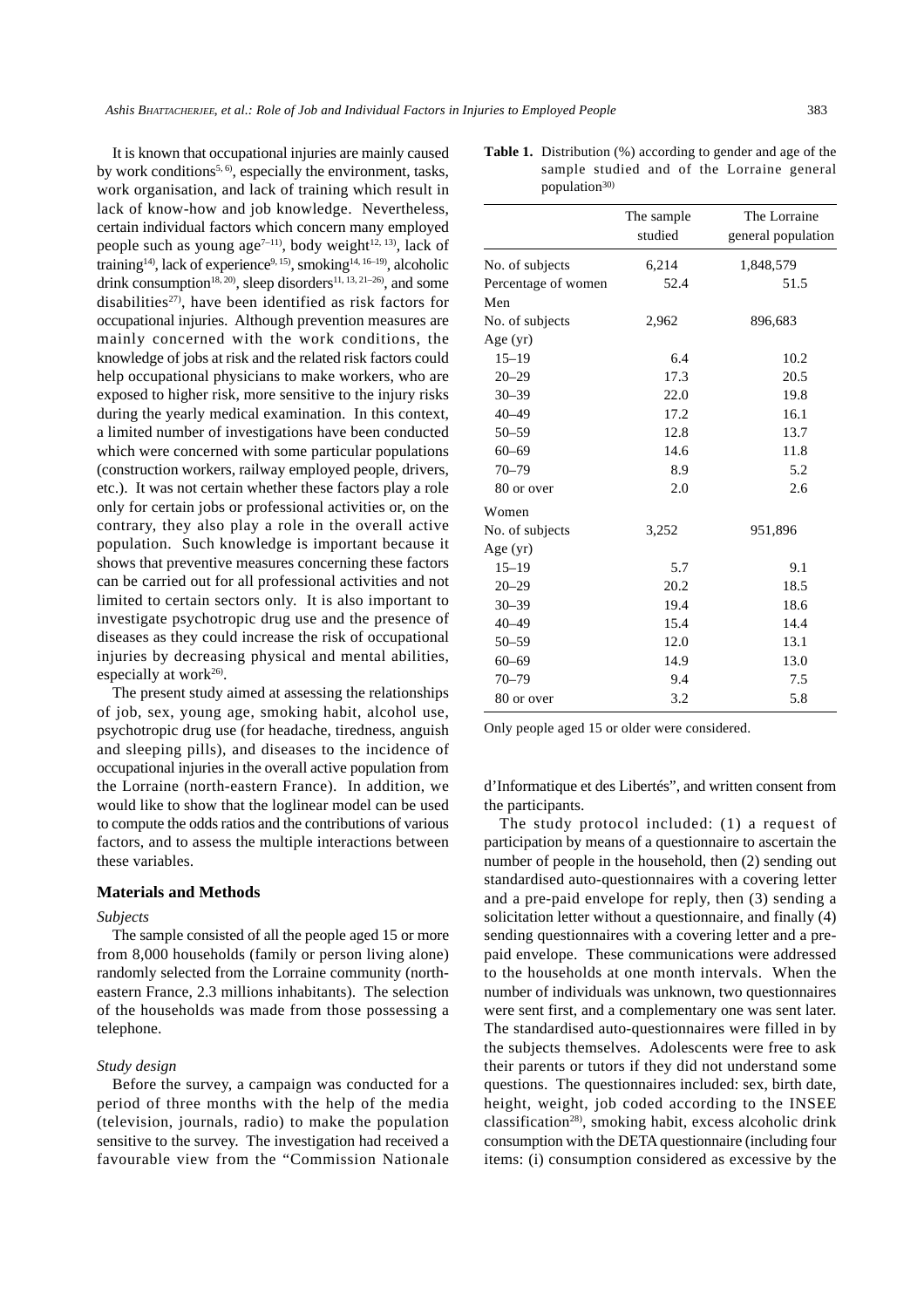subject himself/herself, (ii) by people around the subject, (iii) wish to reduce consumption, and (iv) consumption on waking; excess consumption was defined by at least two positive responses out of these four items) $^{29}$ , various diseases diagnosed by the physician, regular psychotropic drug consumption (for headache, tiredness, anguish, sleeping pills), and the presence of at least one occupational injury during the two-year period before the survey (the questionnaires were filled in by the subjects between May and July 1996). Occupational injury was defined as damage to the body, whatever may be its severity, which resulted from an accident at work with sick leave of at least one day in addition to the day when the accident occurred and for which the subject got compensation. A two-year period was chosen to have a sufficient number of occupational injuries.

Among the 8,000 households included in the sample, 193 (2%) commnications were lost (due to wrong address or death). Of the 7,807 households contacted, 3,460 (44.3%) participated (one subject at least), out of which in 86% of cases every member of the family participated. Altogether, 6,214 subjects filled in a questionnaire. The distributions of the sample gathered according to age and sex are close to those of the Lorraine population $30$ <sup>0</sup>) (Table 1). This study only concerned the individuals who had been employed at the time of the survey, that is 2,833 subjects out of 6,214.

#### *Statistical analysis*

The variables studied were: sex, job, age, body mass index, smoking habit, excess alcohol use, regular psychotropic drug use, presence of a disease, and presence of at least one occupational injury during the two-year period considered. Age was categorised into 4 groups: ≤29, 30–39, 40–49, ≥50 yr; body mass index (BMI) into three groups:  $\leq 19$ , 20–24,  $\geq 25$  kg/m<sup>2</sup>; jobs into six groups: executives, intellectual professionals and teachers; labourers (salaried persons with manual jobs in production for an employer); employees (salaried persons who work in offices, administration, shops, or for private individuals, without management responsibility); farmers, craftsmen and tradesmen; technicians and others. All other variables were dichotomised: smoking habit (smokers including current and ex-smokers, nonsmokers), excess alcohol use (yes, no), regular psychotropic drug use (yes, no), all diseases combined (at least one disease, no disease), and occupational injury (presence, absence).

The occupational injury data were cross-classified according to the variables of interest. The data presented in the form of a multidimensional contingency table were analysed by examining all the two dimensional tables which can be arrived at by summing up the other variables, but this may lead to misleading conclusions that could be drawn about the data. The analysis of a multidimensional contingency table was primarily aimed at investigating the statistical associations of the variables of interest. In addition, the strength of association between two or more variables can also be measured. While explaining a contingency table the variations in the observed cell counts can be attributed to main and interaction effects of the different variables. In this study, the log-linear model was investigated as a statistical representation of the contingency table to quantify the relative importance of various factors and to detect occasions where the effects of these factors could be presumed to be real or merely random variations<sup>31-34)</sup>. The loglinear model for the contingency table is expressed as follows:

- Log (expected cell frequency)
	- =Grand mean + Main effects parameters
	- + Second and higher order interactions.

As the number of dimensions of a contingency table increases the number of possible models also increases, so that some procedures are clearly needed to indicate which models may prove reasonable for the data set and which are likely to be inadequate. One such procedure is to examine the likelihood-ratio Chi-square values of all effects in the saturated loglinear model. The other approach is to examine the standardised parameter values in the saturated loglinear model. These values may indicate which parameters may be excluded and consequently which unsaturated models may be worth considering. The odds ratios of different factors were computed based on the second order interaction parameters of the significant factors<sup>34)</sup>. All statistical tests were made with significance level  $p=0.05$ . All the analyses were performed with the SPSS program<sup>35)</sup>.

# **Results**

The annual incidence rate of at least one occupational injury was 4.45%. Table 2 provides the incidence rate according to various factors. Significant differences were observed between men and women, various job categories, body mass index groups, smokers and nonsmokers, excess alcohol users and limited users, the people suffering from a disease and the healthy subjects, and between the individuals who regularly used a psychotropic drug and the others.

Table 3 presents the effects of the main and second order interaction terms of the saturated loglinear model run and the partial association of each of the effect terms, the third order and higher order interaction terms being non-significant. Further, the model run showed that the second order interaction parameters INJURY\*ALCOHOL, INJURY\*BMI and INJURY\*SMOKE were not significant and the interaction term INJURY\*AGE was close to significance  $(p=0.07)$ . As it is a saturated loglinear model, the goodness of fit statistic revealed that the value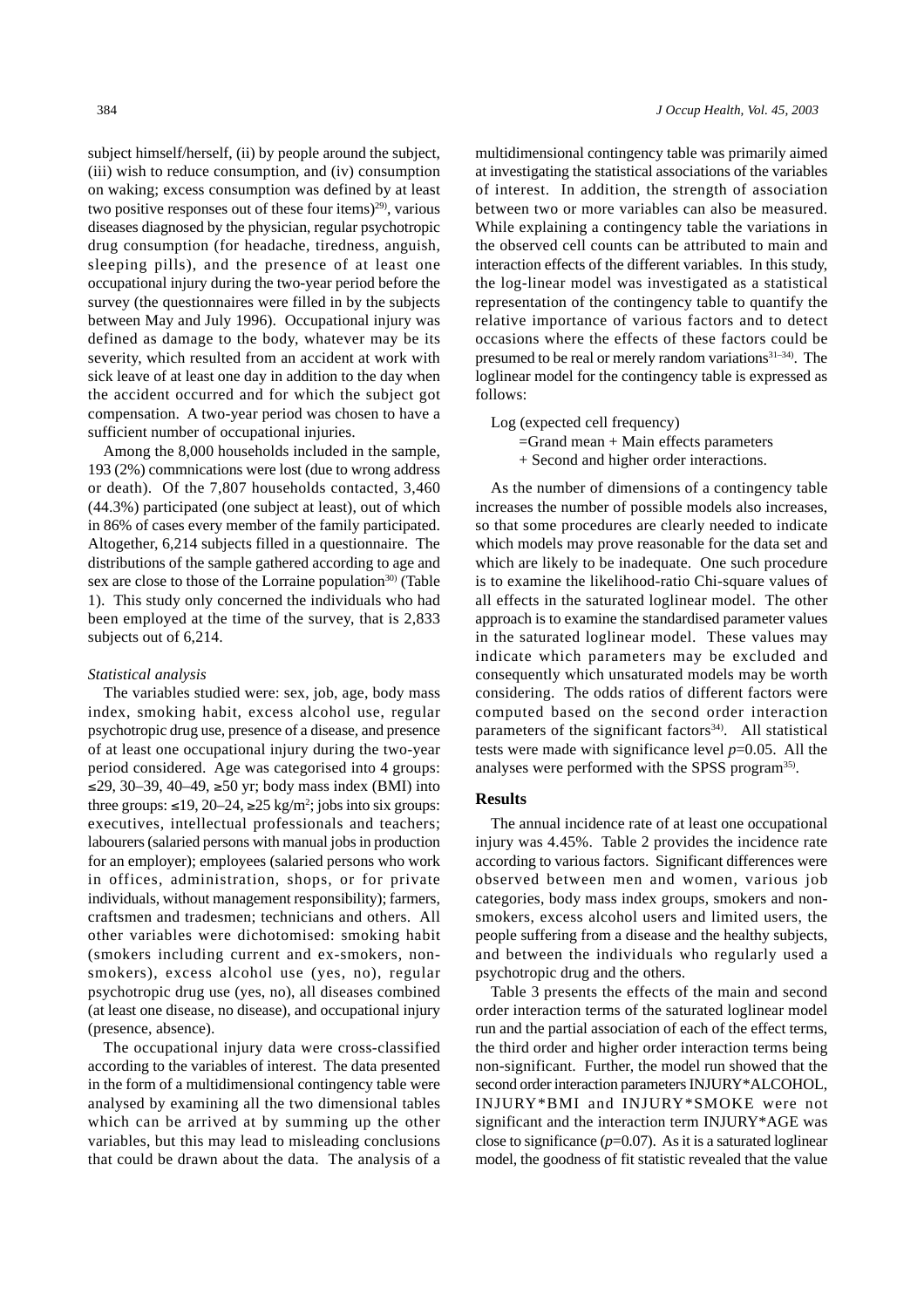|                                                  | No. of<br>subjects | Incidence of<br>at least one injury (%) | Comparison of<br>various groups |
|--------------------------------------------------|--------------------|-----------------------------------------|---------------------------------|
|                                                  |                    |                                         |                                 |
| All the sample                                   | 2833               | 4.45                                    |                                 |
| Sex                                              |                    |                                         | p<0.0001                        |
| Male                                             | 1604               | 5.8                                     |                                 |
| Female                                           | 1229               | 2.7                                     |                                 |
| Job category                                     |                    |                                         | p<0.0001                        |
| Executives, intellectual professionals, teachers | 539                | 1.2                                     |                                 |
| Labourers                                        | 752                | 8.3                                     |                                 |
| Employees                                        | 1003               | 3.2                                     |                                 |
| Farmers, craftsmen, traders                      | 119                | 7.1                                     |                                 |
| Technicians                                      | 142                | 4.6                                     |                                 |
| Others                                           | 278                | 4.0                                     |                                 |
| Age (yr)                                         |                    |                                         | <b>NS</b>                       |
| $\leq$ 29                                        | 620                | 5.5(1)                                  |                                 |
| $30 - 39$                                        | 1011               | 4.2                                     |                                 |
| $40 - 49$                                        | 787                | 4.2                                     |                                 |
| $\geq 50$                                        | 388                | 4.0                                     |                                 |
| Body mass index (kg/m <sup>2</sup> )             |                    |                                         | p<0.01                          |
| ${\leq}19$                                       | 310                | 2.6                                     |                                 |
| $20 - 24$                                        | 1355               | 4.3                                     |                                 |
| $\geq$ 25                                        | 919                | 5.4                                     |                                 |
| Smoking habit                                    |                    |                                         | p<0.002                         |
| Non-smokers                                      | 1101               | 3.4                                     |                                 |
| <b>Smokers</b>                                   | 1732               | 5.1                                     |                                 |
| Excess alcohol use                               |                    |                                         | p<0.001                         |
| N <sub>o</sub>                                   | 2582               | 4.2                                     |                                 |
| Yes                                              | 251                | 7.3                                     |                                 |
| Regular psychotropic drug use                    |                    |                                         | p<0.001                         |
| N <sub>o</sub>                                   | 1982               | 3.9                                     |                                 |
| Yes                                              | 851                | 5.9                                     |                                 |
| At least one disease diagnosed by a physician    |                    |                                         | p<0.001                         |
| Absence                                          | 1123               | 3.4                                     |                                 |
| Presence (2)                                     | 1710               | 5.2                                     |                                 |

|  |  | <b>Table 2.</b> Annual incidence of at least one occupational injury-according to various risk factors |  |  |
|--|--|--------------------------------------------------------------------------------------------------------|--|--|
|  |  |                                                                                                        |  |  |

(1) The difference from subjects aged 30 or over was significant with  $p<0.05$ . (2) The prevalences of various diseases were: musculoskeletal disorders (44.9%), cardiovascular diseases (10.9%), scoliosis and cyphosis (10.8%), respiratory diseases (6.7%), mental disturbances (2.5%), diabetes (3.4%), nervous system diseases (1.5%), genitourinary diseases (1.6%), carpal tunnel (2.8%), cancers (0.8%), other diseases (1.2%)

of the Chi-square statistic is as expected: always 0 with a significance level of 1. Finally, the model retained was the unsaturated model including all the main effects of the six variables INJURY, AGE, SEX, JOB, DISEASE and DRUGS and all their two-way interaction terms (Table 4). All terms were significant  $(p<0.05)$  except SEX\*DISEASE. In the unsaturated model obtained, the goodness of fit statistic revealed that the resulting likelihood ratio (Chi-square value) of 316.97 has an observed significance level of 0.51. Since the significance level is large we can consider it to be an acceptable model for this study. Overall the factors job category, age,

disease, and psychotropic drug use were associated with each other. The job category appeared to be the major factor contributing to occupational injuries (60.8%) followed by sex (16.2%), whereas psychotropic drug use, age and disease had similar and much lower contributions (8.5, 7.5, and 7.0% respectively).

Table 5 shows the estimated parameter values of the final model as well as the adjusted odds ratios (OR) for the various risk factors. It was observed that, compared with the women, the men had an OR of 1.99 (95% CI 1.43 to 2.78). Amongst the various job categories, the labourers and farmers, craftsmen and tradesmen had the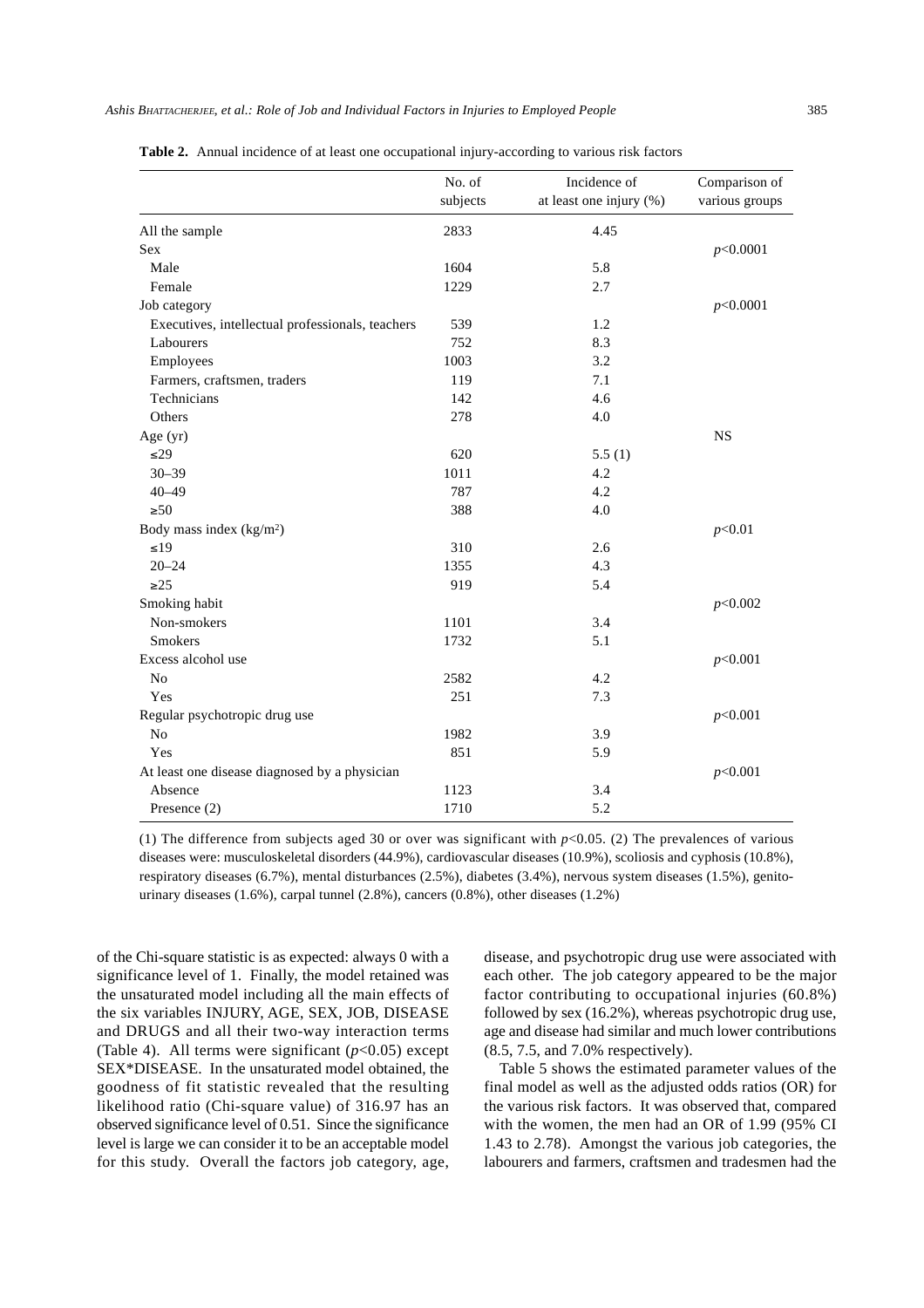|                         | Degreee of<br>freedom | Partial likelihood-ratio<br>Chi-square | $p$ -value           |
|-------------------------|-----------------------|----------------------------------------|----------------------|
| Main Effects            |                       |                                        |                      |
| <b>SEX</b>              | $\mathbf{1}$          | 49.1                                   | < 0.0001             |
| <b>JOB</b>              | 5                     | 1295.4                                 | < 0.0001             |
| $\mathbf{AGE}$          | 3                     | 291.2                                  | < 0.0001             |
| BMI                     | $\overline{c}$        | 714.3                                  | < 0.0001             |
| <b>SMOKE</b>            | 1                     | 124.3                                  | < 0.0001             |
| <b>ALCOHOL</b>          | 1                     | 2018.1                                 | < 0.0001             |
| <b>DRUGS</b>            | 1                     | 410.9                                  | < 0.0001             |
| <b>DISEASE</b>          | 1                     | 127.9                                  | < 0.0001             |
| <b>INJURY</b>           | 1                     | 2008.8                                 | < 0.0001             |
| <i>Interactions</i>     |                       |                                        |                      |
|                         | 5                     |                                        |                      |
| SEX * JOB               | $\overline{2}$        | 505.8<br>228.8                         | < 0.0001<br>< 0.0001 |
| SEX * BMI               |                       | 146.6                                  |                      |
| AGE * BMI               | 6                     |                                        | < 0.0001             |
| <b>AGE * DISEASE</b>    | 3                     | 127.7                                  | < 0.0001             |
| <b>SEX * DRUGS</b>      | 1                     | 77.2                                   | < 0.0001             |
| <b>DISEASE * DRUGS</b>  | 1                     | 56.8                                   | < 0.0001             |
| <b>INJURY * JOB</b>     | 5                     | 52.4                                   | < 0.0001             |
| <b>SMOKE * ALCOHOL</b>  | $\mathbf{1}$          | 52.1                                   | < 0.0001             |
| AGE * JOB               | 15                    | 52.0                                   | < 0.0001             |
| SEX * ALCOHOL           | $\mathbf{1}$          | 46.9                                   | < 0.0001             |
| <b>SEX * SMOKE</b>      | $\mathbf{1}$          | 44.8                                   | < 0.0001             |
| <b>JOB * DRUGS</b>      | 5                     | 22.0                                   | 0.0005               |
| <b>JOB * DISEASE</b>    | 5                     | 20.2                                   | 0.001                |
| DISEASE * ALCOHOL       | 1                     | 16.9                                   | < 0.0001             |
| <b>BMI * DISEASE</b>    | $\overline{2}$        | 13.3                                   | 0.001                |
| <b>SMOKE * DRUGS</b>    | $\mathbf{1}$          | 10.5                                   | $0.01\,$             |
| <b>JOB * SMOKE</b>      | 5                     | 9.2                                    | <b>NS</b>            |
| <b>INJURY * DRUGS</b>   | 1                     | 8.8                                    | 0.003                |
| AGE * SEX               | 3                     | 8.3                                    | 0.04                 |
| <b>SEX * DISEASE</b>    | 1                     | 8.1                                    | 0.004                |
| <b>BMI * SMOKE</b>      | $\overline{c}$        | 7.4                                    | 0.02                 |
| <b>AGE * DRUGS</b>      | 3                     | 7.2                                    | <b>NS</b>            |
| <b>INJURY * AGE</b>     | 3                     | 7.2                                    | $_{\rm NS}$          |
| BMI * JOB               | 10                    | 7.1                                    | <b>NS</b>            |
| <b>INJURY * DISEASE</b> | $\mathbf{1}$          | 6.6                                    | 0.01                 |
| <b>INJURY * SEX</b>     | 1                     | 6.4                                    | 0.01                 |
| <b>AGE * SMOKE</b>      | 3                     | 5.1                                    | <b>NS</b>            |
| JOB * ALCOHOL           | 5                     | 4.4                                    | <b>NS</b>            |
| AGE * ALCOHOL           | 3                     | 3.0                                    | <b>NS</b>            |
| <b>INJURY * BMI</b>     | $\overline{c}$        | 2.7                                    | <b>NS</b>            |
| <b>INJURY * ALCOHOL</b> | 1                     | 2.1                                    | <b>NS</b>            |
| <b>INJURY * SMOKE</b>   | 1                     | 1.7                                    | <b>NS</b>            |
| <b>BMI * DRUGS</b>      | $\overline{c}$        | 1.5                                    | <b>NS</b>            |
| <b>SMOKE * DISEASE</b>  | 1                     | 0.2                                    | <b>NS</b>            |
| <b>BMI * ALCOHOL</b>    | $\overline{c}$        | 0.1                                    | <b>NS</b>            |
| DRUGS * ALCOHOL         | 1                     | 0.1                                    | <b>NS</b>            |

**Table 3.** Saturated loglinear model run for occupational injury and various risk factors (n=2,562)

JOB: job category, BMI: body mass index, SMOKE: smoking habit, DRUGS: regular psychotropic drug use, ALCOHOL: excess alcohol use. The third order and higher order interactions are not shown as they were not significant. The subjects with at least one missing value (9.6%) were eliminated.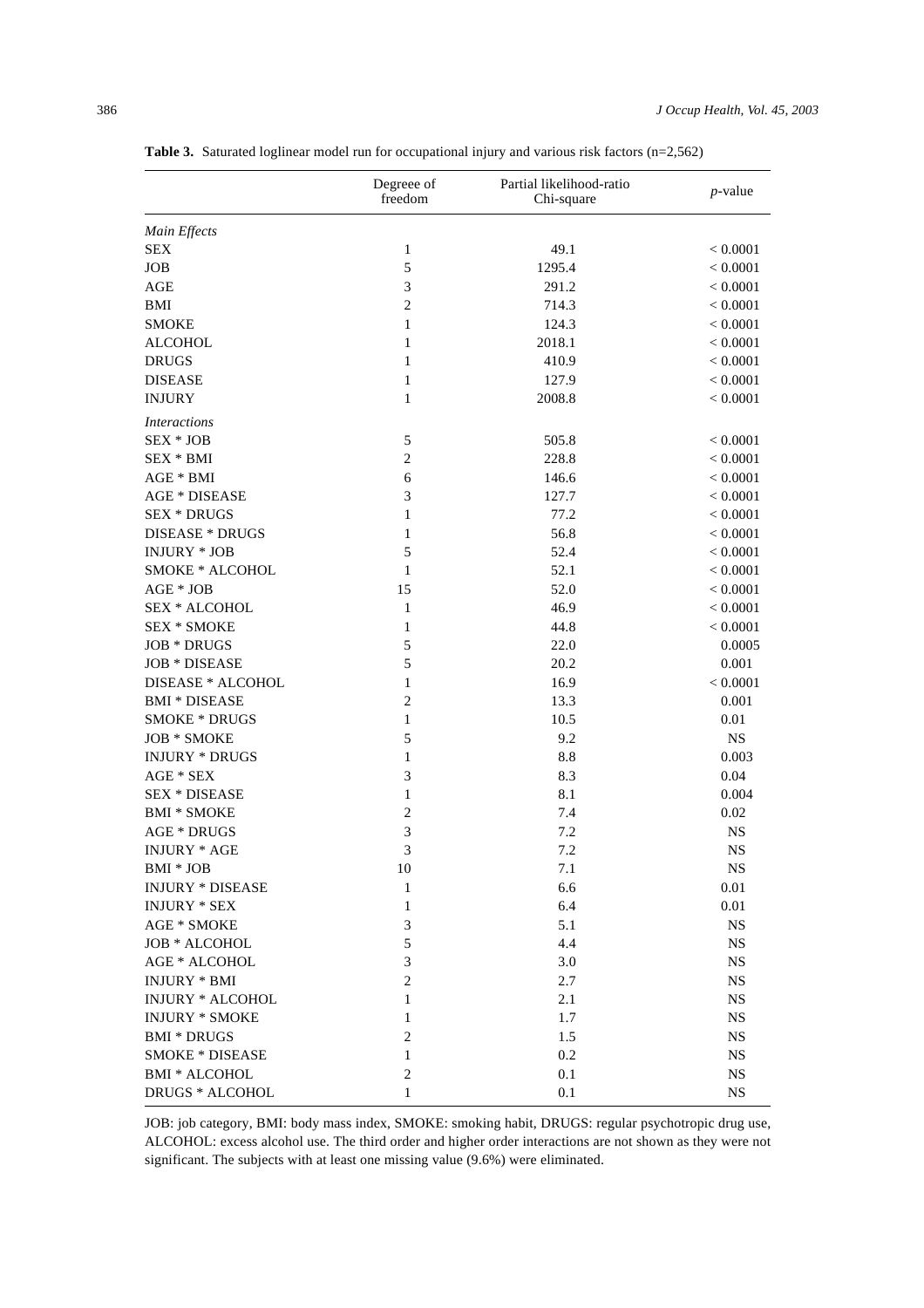|                         | Degree of freedom | Partial Chi-square | $p$ -value |
|-------------------------|-------------------|--------------------|------------|
| Main effects            |                   |                    |            |
| <b>SEX</b>              | 1                 | 49.5               | < 0.0001   |
| <b>JOB</b>              | 5                 | 1371.4             | < 0.0001   |
| AGE                     | 3                 | 307.3              | < 0.0001   |
| <b>DRUGS</b>            | 1                 | 459.7              | < 0.0001   |
| <b>DISEASE</b>          | 1                 | 119.9              | < 0.0001   |
| <b>INJURY</b>           | 1                 | 2194.6             | < 0.0001   |
| <i>Interactions</i>     |                   |                    |            |
| $SEX * JOB$             | 5                 | 629.2              | < 0.0001   |
| <b>AGE * DISEASE</b>    | 3                 | 158.5              | < 0.0001   |
| <b>DISEASE * DRUGS</b>  | 1                 | 67.2               | < 0.0001   |
| <b>SEX * DRUGS</b>      | 1                 | 64.5               | < 0.0001   |
| <b>INJURY * JOB</b>     | 5                 | 63.9               | < 0.0001   |
| $AGE * JOB$             | 15                | 54.5               | < 0.0001   |
| <b>JOB * DRUGS</b>      | 5                 | 23.8               | 0.0002     |
| <b>JOB * DISEASE</b>    | 5                 | 18.9               | 0.002      |
| <b>INJURY * SEX</b>     | 1                 | 17.1               | < 0.0001   |
| $AGE * SEX$             | 3                 | 10.6               | 0.02       |
| <b>INJURY * DRUGS</b>   | 1                 | 8.9                | 0.003      |
| <b>AGE * DRUGS</b>      | 3                 | 8.0                | < 0.05     |
| <b>INJURY * AGE</b>     | 3                 | 7.8                | < 0.05     |
| <b>INJURY * DISEASE</b> | 1                 | 7.4                | 0.01       |
| <b>SEX * DISEASE</b>    | 1                 | 1.8                | <b>NS</b>  |

Table 4. Final unsaturated loglinear model with six retained variables (n=2,562)

JOB: job category, DRUGS: regular psychotropic drug use, ALCOHOL: excess alcohol use.

**Table 5.** Relationships between presence of at least one injury and various risk factors: estimated parameter values, adjusted odds ratios, and 95% CI calculated with loglinear model (n=2,562)

|                                     | Estimated parameter | Odds ratio, 95% CI |               |
|-------------------------------------|---------------------|--------------------|---------------|
| Male vs female                      | 0.69                | 1.99‡              | $1.43 - 2.78$ |
| Job category <sup>(1)</sup> :       |                     |                    |               |
| Labourers                           | 1.85                | $6.40^{\ddagger}$  | $3.55 - 11.5$ |
| Employees                           | 1.08                | 2.94‡              | $1.59 - 5.48$ |
| Farmers, craftsmen, tradesmen       | 1.81                | 6.18 <sup>‡</sup>  | $2.86 - 13.1$ |
| Technicians                         | 1.14                | $3.14^{\dagger}$   | $1.41 - 6.70$ |
| Others                              | 1.35                | 3.87‡              | $1.90 - 7.88$ |
| Age $(2)$ :                         |                     |                    |               |
| $≤29$ yr                            | 0.53                | $1.70*$            | $1.07 - 2.72$ |
| $30 - 39$ yr                        | 0.13                | 1.14               | $0.73 - 1.78$ |
| $40 - 49$ yr                        | 0.08                | 1.08               | $0.68 - 1.72$ |
| Psychotropic drug use vs the others | 0.43                | $1.54^{\dagger}$   | $1.16 - 2.05$ |
| Diseased vs the others              | 0.41                | $1.50^+$           | $1.11 - 2.02$ |

\*: *p* < 0.05, †: *p*<0.01, ‡: *p*<0.001, (1) vs executives, intellectual professionals and teachers, (2) vs  $\geq 50$  yr.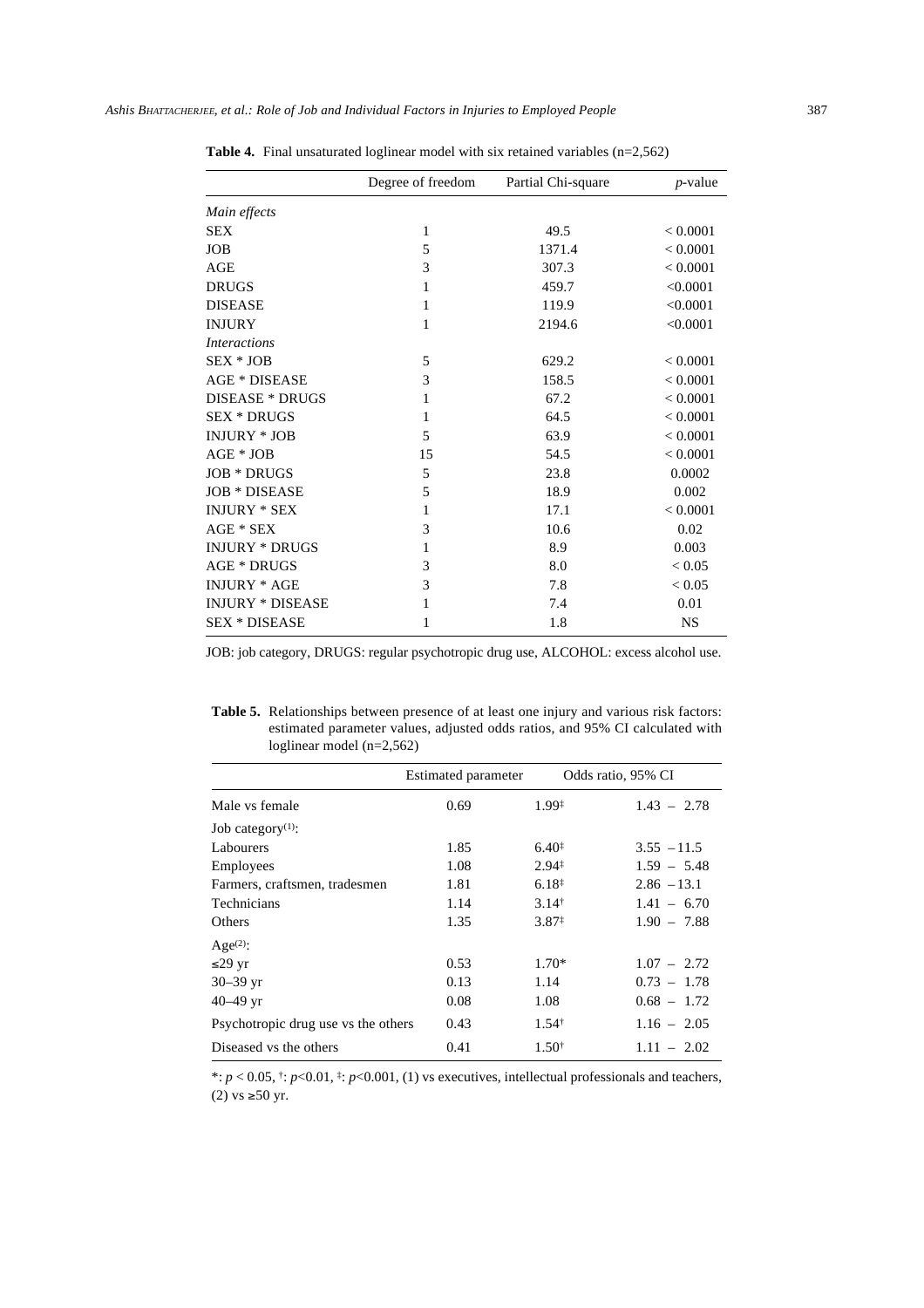highest risks (OR of about 6) in reference to the executives, intellectual professionals and teachers. People aged 29 or younger were found to be prone to occupational injuries (OR 1.70, 95% CI 1.07 to 2.72, compared with those aged 50 or more). Subjects who regularly consumed psychotropic drugs and those who suffered from a disease had ORs of 1.54 (95% CI 1.16 to 2.05) and 1.50 (95% CI 1.11 to 2.02), respectively.

## **Discussion**

The present study shows that although the occupational injuries affected all categories of workers, the men, the young subjects, the smokers, the workers with excess alcohol use, individuals who regularly used psychotropic drugs, and workers suffering from a disease had increased risk of occupational injuries. Labourers, farmers, craftsmen and tradesmen had a six times higher risk and employees and technicians had a three times higher risk than executives, intellectual professionals and teachers. This is an original study on workers from a large geographic area.

This study shows that a loglinear model can be used for analysing cross-tabulated data due to the multifactorial nature of the causes of occupational injuries<sup>6, 31-34)</sup>. It shows that it is appropriate to begin the analysis with the saturated model, then with unsaturated models by eliminating the non-significant terms. It may be noted that the adjusted odds ratios found were similar to those observed with logistic regression models $36$ . Nevertheless, we preferred to use in this study the loglinear model as it gives valuable results and also provides information on multiple interactions between various factors which are useful for understanding the overall problem.

The bias of selection of the sample would be small. Indeed, the households with a telephone represented 96% at the time of the study. The households for whom the addresses were kept confidential represented only 16%. According to our discussions before the survey, for example, with several associations for persons with disabilities, this list would not be related to health status and life conditions. The participation rate was similar to that habitually reached in surveys with mailed questionnaires in France $37$ . It should be noted that the distributions according to age and sex of the sample gathered are close to those of the Lorraine population<sup>30)</sup>. The quality of the filling in of the questionnaire was very good. The non-responses for each of the various items represented less than 4%. As the number of the subjects with one or several missing values was small (9.6%), we preferred not to consider them in the loglinear models. Although this study was conducted on a large sample, the interpretation of the results needs caution due to the presence of a possible bias of selection and the use of an auto-questionnaire, but it should be indicated that the incidence rate of at least one injury in the sample was close to that of all the French "Régime général de sécurité sociale" (17.2 million working people,  $(4.4\%)$ <sup>1)</sup>. A study analysing the non-response bias in a mailed health survey on 1,424 respondents and 398 non-respondents showed that the two groups were of similar sex and age distributions and the proportion of persons who had health care expenditures greater than zero francs was only slightly higher in respondents (75% vs 69%,  $p=0.03$ )<sup>38)</sup>. Note that the incidence rate of at least one injury in the sample was similar to the directly standardized adjusted rate $39$ ) computed in reference to the Lorraine population $30$ . This is due to the fact that, as quoted above, the distributions according to age and sex of the sample are close to those of the Lorraine population.

It should be noted that the investigated factors studied concerned the living conditions and lifestyle for a long period. Only the body mass index was determined at the time of the survey and not at the time of the injury for the subjects with an injury. We believe that it did not greatly vary between the two periods for most workers as nearly all the injured subjects were at work at the time of the survey and they did not experience any disability due to injury.

For age groups, we considered the four following groups: ≤29, 30–39, 40–49 and ≥50 yr. In another study a significant increased risk of occupational injury was also found for the ≤29 yr age group only<sup>11)</sup>. It was not suitable to divide the  $\leq$ 29 yr group into several groups as these groups contained too small a number of subjects and this results in a lack of power for statistical tests.

In the present study which was conducted on all categories of employed people from the general population, the job categories were used to define working conditions. The strength of this choice was that they represented main homogeneous working conditions. It had the weakness that it was not concerned with other occupational hazards. It should be noted that it is difficult to assess the working conditions for all categories of workers, especially through a self-questionnaire. In addition, this approach would introduce many variables, so that a greater sample would be necessary.

Our study points out that among the factors considered, the job played a major role (60.8%) in occupational injury, whereas the other factors (sex, age, regular psychotropic use and disease) had significant roles. This is consistent with a study by our team on railway workers which reported that most occupational injuries were caused by work conditions (physical environment, organisation, technical problems, etc.) and lack of job knowledge and know-how40). The differences between various job categories concern several types of factors which can increase the risk of injury. First, the task, work environment, work organisation and other hazards are different. Work conditions can have an impact on health status and physical and mental ability $41-44$ ) which can also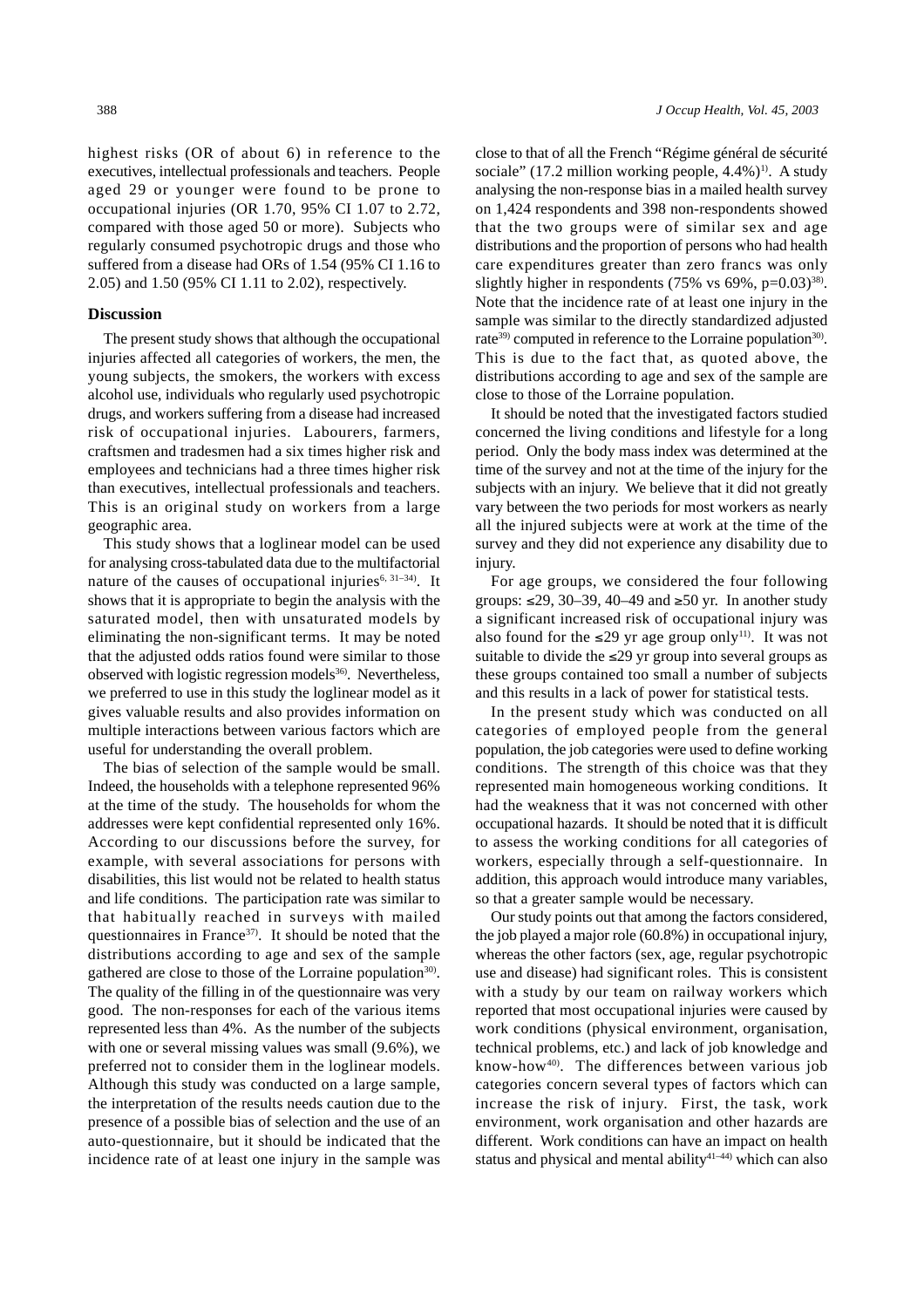increase the risk of injury. For example, night shift workers would be more common among labourers than among other job categories; and it was reported that, for a similar job, the risk of sleepiness was 6–14 times higher in the night shift and about twice as high in the morning shift than in the day shift<sup>45)</sup>. Labourers, farmers, craftsmen and tradesmen experienced more musculoskeletal disorders than other workers $46$ . These findings highlight that improvement in work conditions and training should be carried out<sup>4)</sup> for all workers, but especially for workers with higher risk i.e. labourers, farmers, craftsmen, tradesmen, employees, and technicians.

Regarding age groups, a higher risk was only found in subjects younger than 30 yr. This fact was also reported by other investigators<sup>11)</sup>. Young age is associated with a lack of experience which predisposes to the occurrence of injuries<sup>9, 15)</sup>. It could also be associated with a lack of job knowledge and know-how. A study on railway workers emphasised that occupational injuries in young subjects were more due to lack of job knowledge and know-how than in other subjects, and no significant differences were noted for environmental factors, technical problems, work organisation or other factors<sup>40)</sup>. But training and experience cannot eliminate injury when the level of hazards is high and when the use of reliable techniques and safe work organisations are limited $47$ . The difference between the two sexes is well known<sup>25)</sup>. This would be explained in part by the differences in jobs and tasks for the same job category, and possibly by the differences in the perception of risks and in behaviour.

Our study shows that regular psychotropic drug use and the presence of a disease made a similar contribution to occupational injury. This was expected as they are health-related factors which result in decreased physical and mental ability. It should be mentioned that the psychotropic drugs considered include sleeping pills. The effect found in psychotropic drug use was consistent with that of sleep disorders observed for some specific populations<sup>11, 13, 21–24, 26)</sup>. Sleep disorders affect the ability to maintain wakefulness<sup>23)</sup>, concentration, performing duties, and health status $26$ .

As in some surveys on specific populations<sup>11, 18, 19)</sup> we also observed that smokers had a significantly higher incidence of injuries than non-smokers, but the difference did not remain significant in a multivariate loglinear model. This could be explained by the interdependence of smoking habit with sex, regular psychotropic drug use, excess alcohol use and BMI; some of these being related to injury. In the same way, our study shows that workers with excess alcohol use also had a higher risk than other subjects, but the differences did not also remain significant in a multivariate loglinear model. As for the smoking habit, this factor was related to several other factors (sex, smoking habit and disease). This is an interesting finding considering that, in our experience, it is difficult to show the role of alcohol use in all occupational injuries combined $11, 19$ . Indeed, the risks induced greatly vary with the activities at work. A study on occupational injuries due to imbalance in railway workers stated that the individuals who consumed alcoholic drink nearly every day did not have a higher risk for all injuries combined, but only for descending from a vehicle which is a complex locomotion activity that needs coordinating function by the cerebellum in orientation and stabilization mechanisms<sup>19)</sup>.

As for body weight, we observed that the incidence of at least one occupational injury increased significantly with increasing BMI  $(p<0.01)$ , but the loglinear model did not show significant differences for under-weight workers (BMI≤19 kg/m<sup>2</sup>) or for over-weight individuals  $(BMI \geq 25 \text{ kg/m}^2)$  compared with the other subjects (20≤BMI≤24 kg/m<sup>2</sup>). And no significant role was found for all occupational injuries combined in construction and railway workers<sup>11, 19)</sup>. In fact, the risk greatly varies with the activities. The people with a BMI over 30 kg/m<sup>2</sup> were found to have an increased risk for falls to a lower level in construction workers<sup>11)</sup> and for traffic injuries in truck drivers<sup>13)</sup>. It was stated that BMI influences the rate of industrial injuries<sup>12)</sup>. Body weight could be associated with health status. Among truck drivers, hypertensive subjects were more overweight, slept more restlessly, took more naps, and woke up more frequently during the night<sup>48)</sup>. In our study, BMI was significantly associated with the presence of a disease  $(p<0.001)$  and smoking habit  $(p<0.02)$ .

#### *Relationships between various risk factors*

Even though the objective of this study was assessing the relationships between occupational injuries and various risk factors, a knowledge of the relationships between these factors allows better understanding of the mechanism of occupational injury. This investigation shows that job category was associated with regular psychotropic drug use and disease, and these two factors were linked. In addition, age was related to sex, BMI, disease and job category; sex was linked to BMI, smoking habit, excess alcohol use, psychotropic drug use, disease and job category; and most of the factors: disease, smoking habit, excess alcohol use and psychotropic drug use, were related to each other. The relationships between smoking habit, sleep disorders and sick leave have been reported49, 50). In the present study, occupational injury was significantly linked to psychotropic drug use but not with smoking habit based on the loglinear model runs. This interdependence of the different risk factors pointed out the need for loglinear model in investigating these relationships. Although theoretically the loglinear model can be used to explore all order interactions, in practice it is difficult to interpret higher order interaction terms. A model should fit the data and be substantively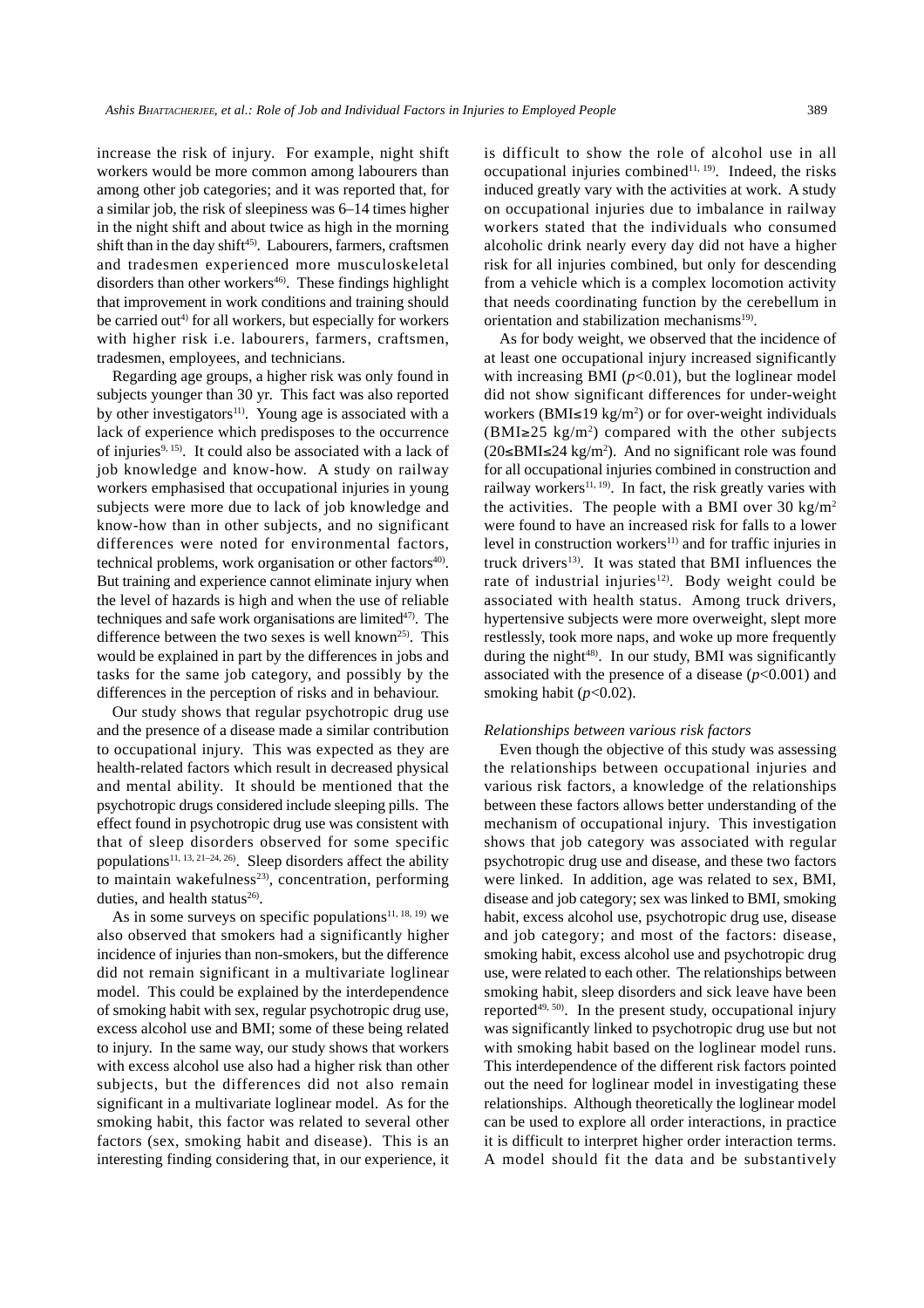interpretable and as simple as possible. If models with and without higher order interaction terms fit the data well, the simpler models are usually preferable<sup>35)</sup>. In this study, as all the third and higher order terms were not significant, the model selected includes the main effects and all second order interaction terms of the significant variables.

In conclusion it can be mentioned that valuable results were obtained with loglinear models, and that the factors job, sex, young age, regular psychotropic drug use, and diseases influence the occupational injuries for overall active population. Separately, the smokers, the overweight subjects, and the excess alcohol users also had increased risk. The job category made the highest contribution to injury involvement. Labourers, farmers, craftsmen and tradesmen had the highest risk, and employees and technicians also had greater risk than executives, intellectual professionals or teachers. Preventive measures concerning work conditions, risk assessment and job knowledge should be conducted in overall active populations, especially in men, young workers, smokers, excess alcohol users, overweight workers and in individuals suffering from a disease or psychosomatic disorders. A campaign could be devised to make these workers, who are exposed to higher risk, more sensitive to occupational injuries, particularly by the occupational physician during the medical examination.

*Acknowledgments*: The authors would like to thank D Saouag, M Weiss, M Depesme-Cuny, and B Phélut for their help in the study. The work is granted by the Pôle Européen de Santé.

## **Lorhandicap Group**

The group includes N Chau, F Guillemin, JF Ravaud, J Sanchez , S Guillaume, JP Michaely, C Otero Sierra, B Legras, A Dazord, M Choquet, L Méjean, N Tubiana-Rufi, JP Meyer, Y Schléret, JM Mur

#### **References**

- 1) Caisse nationale de l'assurance maladie des travailleurs salariés (CNAMTS). Statistiques financières et technologiques des accidents du travail (années 1998, 1999, 2000). Paris: CNAMTS, 2002.
- 2) M Gillen, JA Faucett, JJ Beaumont and E McLoughlin: Injury severity associated with nonfatal construction falls. Am J Ind Med 32, 647–655 (1997)
- 3) TJ Larsson and U Bjornstig: Persistent medical problems and permanent impairment five years after occupational injury. Scand J Soc Med 23, 121–128 (1995)
- 4) Jorgensen K. Concepts of accident analysis. In: International Labour Office, ed. Encyclopaedia of Occupational Health and Safety. Chapter VIII. Accidents and safety management—Accident

prevention. Vol. 3, 4th edition. Genova: ILO, 1998.

- 5) S Melamed, D Yekutieli, P Froom, E Kristal-Boneh and J Ribak: Adverse work and environmental conditions predict occupational injuries. The Israeli cardiovascular occupational risk factors determination in Israel (CORDIS) study. Am J Epidemiol 150, 18– 26 (1999)
- 6) J Maiti, A Bhattacherjee and Bangdiwala: Loglinear model for analysis of cross-tabulated coal mine injury data. Injury Control and Safety Promotion 8, 229–236 (2001)
- 7) JC Bastide: Accidentabilité au travail selon l' âge. Cahiers de Notes Documentaires 156, 361–364 (1994)
- 8) E Cloutier: The effect of age on safety and work practices among domestic trash collectors in Québec. Safety Science 17, 291–308 (1994)
- 9) N Chau, D Pétry, C Gavillot, S Guillaume, C Beaucaillou, E Bourgkard, M Gruber, N Monhoven and JM André: Implications professionnelles des lésions sévères du membre supérieur. Arch Mal Prof 56, 12–22 (1995)
- 10) LF McCaig, CW Burt and BJ Stussman: A comparison of work-related injury visits and other injury visits to emergency departments in the United States, 1995– 1996. J Occup Environ Med 40, 870–875 (1998)
- 11) N Chau, JM Mur, L Benamghar, C Siegfried, JL Dangelzer, M Francais, R Jacquin and A Sourdot: Relationships between some individual characteristics and occupational accidents in the construction industry: a case-control study on 880 victims of accidents occurred during a two-year period. J Occup Health 44, 131–139 (2002)
- 12) P Froom, S Melamed, E Kristal-Boneh, D Gofer and J Ribak: Industrial accidents are related to relative body weight: the Israeli CORDIS study. Occup Environ Med 53, 832–835 (1996)
- 13) RA Stoohs, C Guilleminault, A Itoi and WC Dement: Traffic accidents in commercial long-haul truck drivers: the influence of sleep-disordered breathing and obesity. Sleep 17, 619–623 (1994)
- 14) TW Wong: Occupational injuries among construction workers in Hong Kong. Occup Med (Oxf) 44, 247– 252 (1994)
- 15) ST Salminen: Epidemiological analysis of serious occupational accidents in southern Finland. Scand J Soc Med 22, 225–227 (1994)
- 16) J Ryan, C Zwerling and E John: Occupational risks associated with cigarette smoking: A prospective study. Am J Publ Health 82, 29–32 (1992)
- 17) JJ Sacks and DE Nelson: Smoking and injuries: an overview. Prev Med 23, 515–520 (1994)
- 18) Di Lorenzo L, Zocchetti C, Platania A, De Francesco G, De Metrio R, Pirris A, Gigante MR. Minor and major work accidents in a Puglia business in the food sector: a 10-year study. Med Lav 89, 499–513 (1998)
- 19) G Gauchard, N Chau, C Touron, L Benamghar, D Dehaene, PhP Perrin and JM Mur: Individual characteristics in occupational accidents due to imbalance: a case-control study in the employees of a railway company. Occup Environ Med 60, 330–335